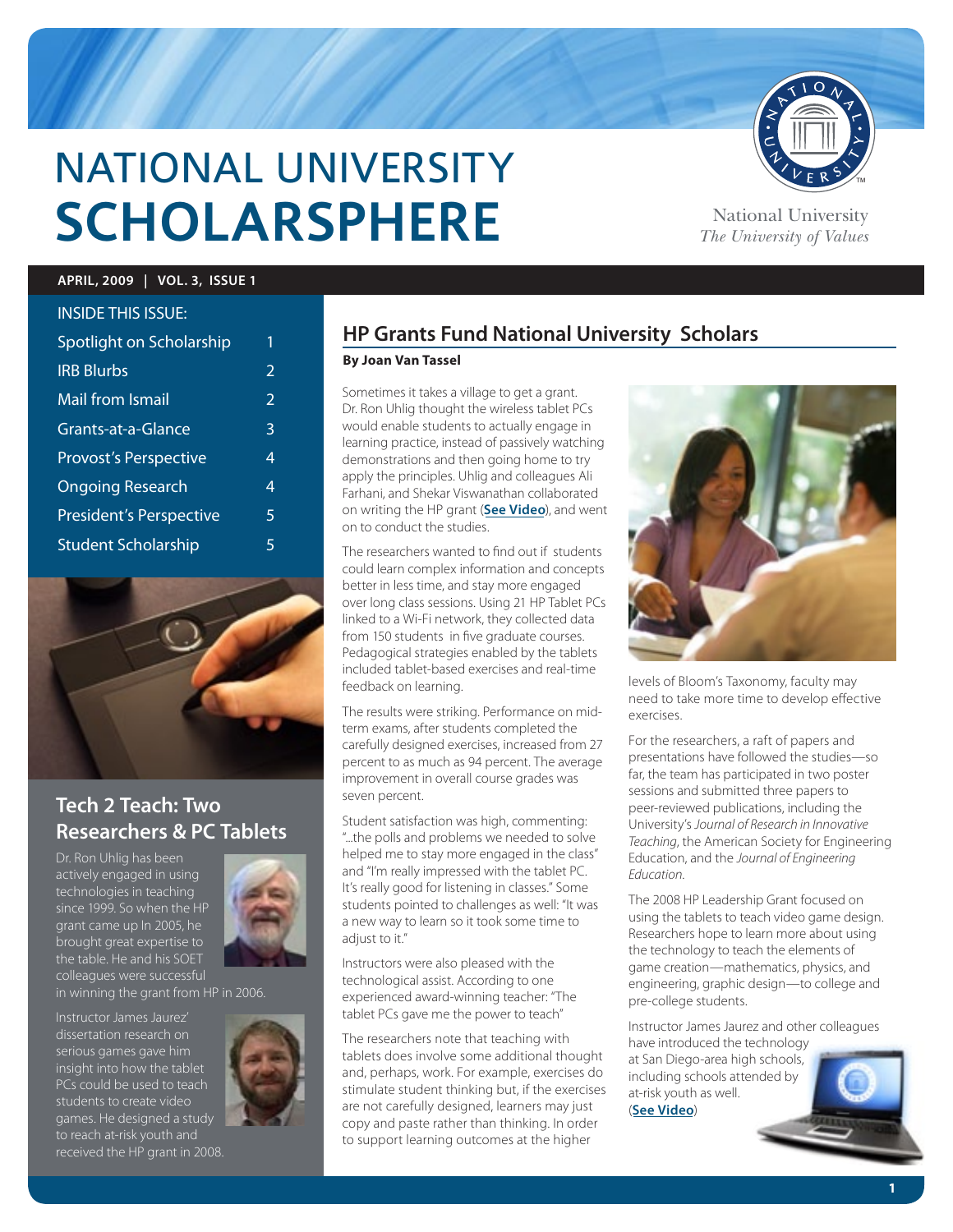

# **Latest IRB stats**

July 2008 – March 2009 Total Applications: 471 IRB Exemptions: 158 Expedited Approvals: 194 Denials : 4

## **IRB Members**

Anne Spillane, Ph.D. Brian P. Simpson, Ph.D. Chandrika M. Kelso, JD Cheryl Anisman, Ph.D. Cynthia E. Sytsma, M.ED. David Karell, Ed.D Dina Pacis, Ed.D. Donna Elder, DED Glee Shaddock, M.A. Henry Venter, Ph.D. Ismail M. Sebetan, Ph.D., M.D. James E. Guffey, Ph.D. John Carta-Falsa, Ph.D. Mark Dannenberg, MIM Mary E. Hazzard, Ph.D. Mary Kracun, Ph.D. Richard Weaver, Ph.D. Ronald Saltinski Roxanne Lauridsen, M.S. Valerie Alexander, Ph.D.





## **IRB BLURBS**

#### **By Roxanne Lauridsen**

Director, Academic Program Management irb@nu.edu | (858) 642-8136

#### **NEW SYSTEMS SOON ONLINE**

The Office of the Institutional Review Board recently announced the adoption of two industry leading systems: IRBNet and The Collaborative Institutional Training Initiative. The new systems will be in place in May.

The IRBNet suite of tools is a robust set of electronic tools supporting the management, submission, review and oversight of our research protocols. Some of IRBNet's many features include electronic document management, web-based protocol sharing and collaboration, automatic notifications, electronic submissions and reviews, and important audit capabilities including electronic revision histories, electronic signatures, and event tracking.

The Collaborative Institutional Training Initiative (CITI) is a web based training program in human subject research protections that ensures compliance with federal and institutional policies. All researchers, faculty sponsors, and IRB reviewers must complete the training.

The CITI course site provides research ethics instruction in various aspects of the responsible conduct of research (RCR) including human subjects protection, health information privacy and security, research misconduct, data management, authorship, peer review, conflict of interest, mentoring, and collaborative science.

Researchers who plan to submit projects for IRB review can log on at http://www.citiprogram.org/ to complete the required investigator certification prior to applying for IRB approval.

If you would like to serve on the Institutional Review Board, please let your school dean know. It does require a real commitment to students, willingness to learn appropriate research procedures, and attention to deadlines.

# **Mail from Ismail**

#### **By Ismail Sebetan**

Chair, Research Council isebetan@nu.edu | (858) 642-8419

The Research Council has been active this year. Michael Maxwell has put together the Lecture Series since October, bringing the scholarly research of both faculty and faculty members to the National University community.

All of the lectures have been captured on video and several have been streamed live. The University is looking for a place to store the lectures so that they can be viewed on demand.

Connie Fajardo and Mohammed Nadeem have been working on the joint presentation for new scholars that they will make once again at the upcoming Spring Symposium. Last year, the event drew a full house and one full-time faculty member, Dr. Jeffrey Mueller who attended the presentation, used what he learned from presentation to publish his first article successfully.

I have worked hard on the Student Scholarship Conference that will also be held at Spring Symposium. It is exciting to see the commitment of faculty to the intellectual development of students and to have the opportunity to see the results of our work.

Roland Fleck is planning a book fair that would feature the books written by University faculty members. And Joan Van Tassel has published this newsletter to keep everyone informed about research activities at the University.

We have had many responses for requests to faculty to post their scholarly accomplishments in the Scholarship Directory. If you have not submitted your work, we encourage you to do so—it is an important part of collegiality and creating a learning community for us all.

We thank the Senate Research Committee for their hard work and commitment to research. And we very much appreciate the support of the provost, Dr. Tom Green, for all he does to foster research at the University.

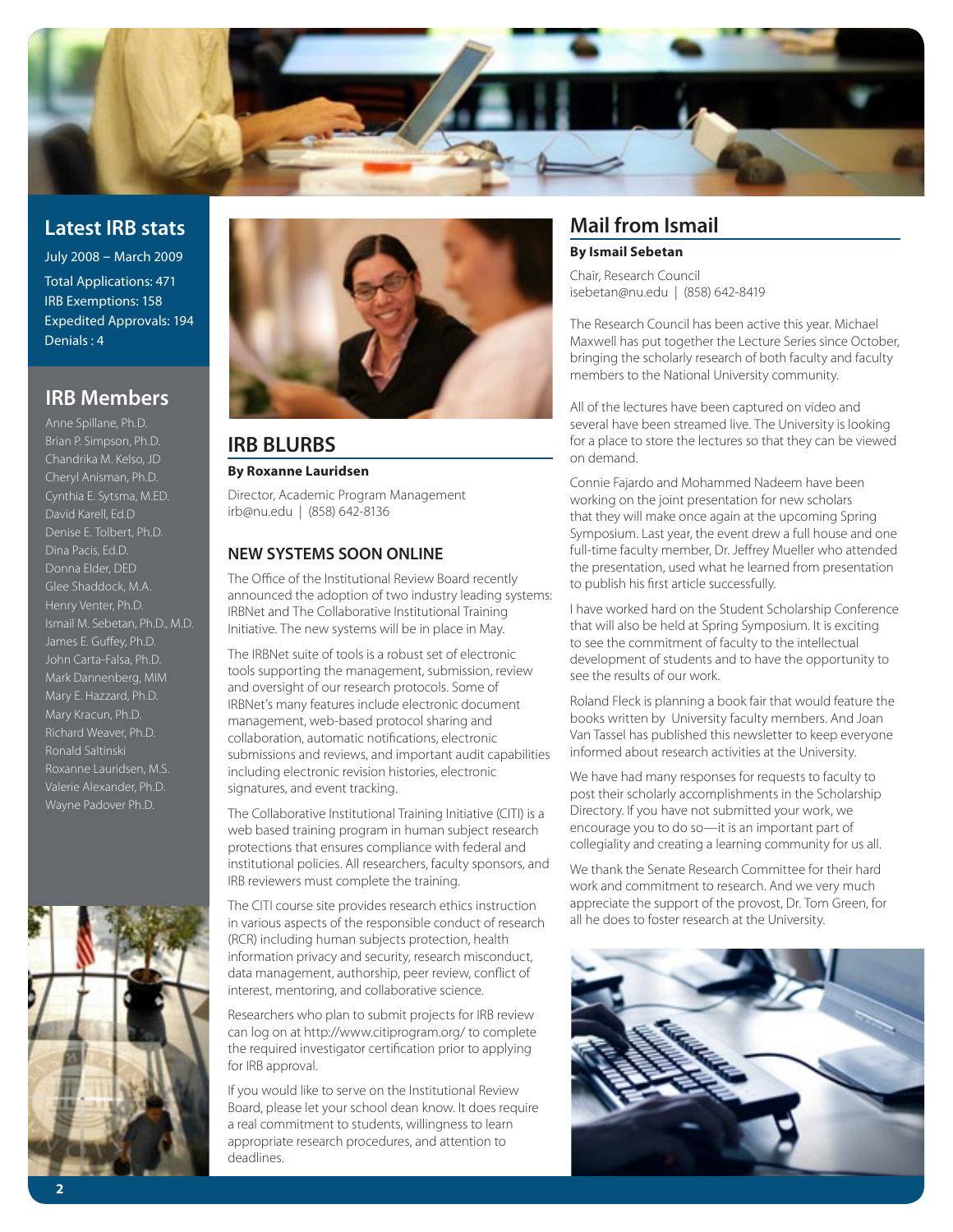

### **Grants-At-A-Glance By Michelle Hills**

Director of Grants, Contracts, and Budget, Office of Sponsored Programs and Research, mhills@nu.edu, ext. 8342

The Office of Sponsored Programs and Research (OSPR) exists to support National University's faculty and researchers in their efforts to secure externally funded sponsorship from various sources (primarily governmental) to support program enhancement, scholarly research, and professional development. In the spirit of the NU2010 strategic objective for academics and research, the OSPR has extended an invitation to the entire academic community to offer assistance and guidance in grant prospecting, application compilation and submission, post-award administration, and compliance oversight.

In the past two fiscal years, the OSPR assisted faculty in submitting nearly 30 grant proposals and secured over \$2 million in new grants from both government and private sources. We continuously invite all interested parties to bring forward their research interests and projects for which external funding and support might be sought.

Notices of upcoming grant opportunities and other federal updates from public funding agencies are received on a regular basis. The OSPR can provide you with specific information on a grant or initiative that you may consider pursuing.

#### **WHAT'S AHEAD IN 2009 – 2010?**

The American Recovery and Reinvestment Act of 2009 was signed into law by President Barack Obama on Tuesday, February 17, 2009. This historic legislation seeks to immediately stimulate job creation during these challenging economic times by cutting taxes and investing hundreds of billions of dollars over the next two years in critical sectors such as energy, health care, infrastructure, and education.

The money will be invested in the following categories (figures approximate):

- \$5 billion in incentive grants to pursue higher standards, quality assessments, robust data systems and teacher quality initiatives, including \$650 million to fund school systems and non-profits with a strong track record of improving student achievement.
- \$12 billion for IDEA (the Act which funds Special Education Programs)
- \$5 billion for early childhood education, including Head Start, early Head Start, child care block grants, and programs for infants with disabilities:
- • \$2 billion for other education investments, including pay for performance, data systems, teacher quality investments, technology grants, vocational rehab, work study, and impact aid.

#### **SUBMITTING A GRANT PROPOSAL**

- • Build support: Advise school dean and Michelle Hills that you want to pursue a grant
- • Complete the Proposal Review Form
- Secure approval of the Proposal Review Form from the department chair and dean.
- Forward approved form, along with approval documentation from the IRB to Hills at OSPR for project and budget approvals.

#### **WRITING GRANT WORKSHOPS**

The dates and times for OSPR workshops will be announced in the near future: Grant Basics Grants 101



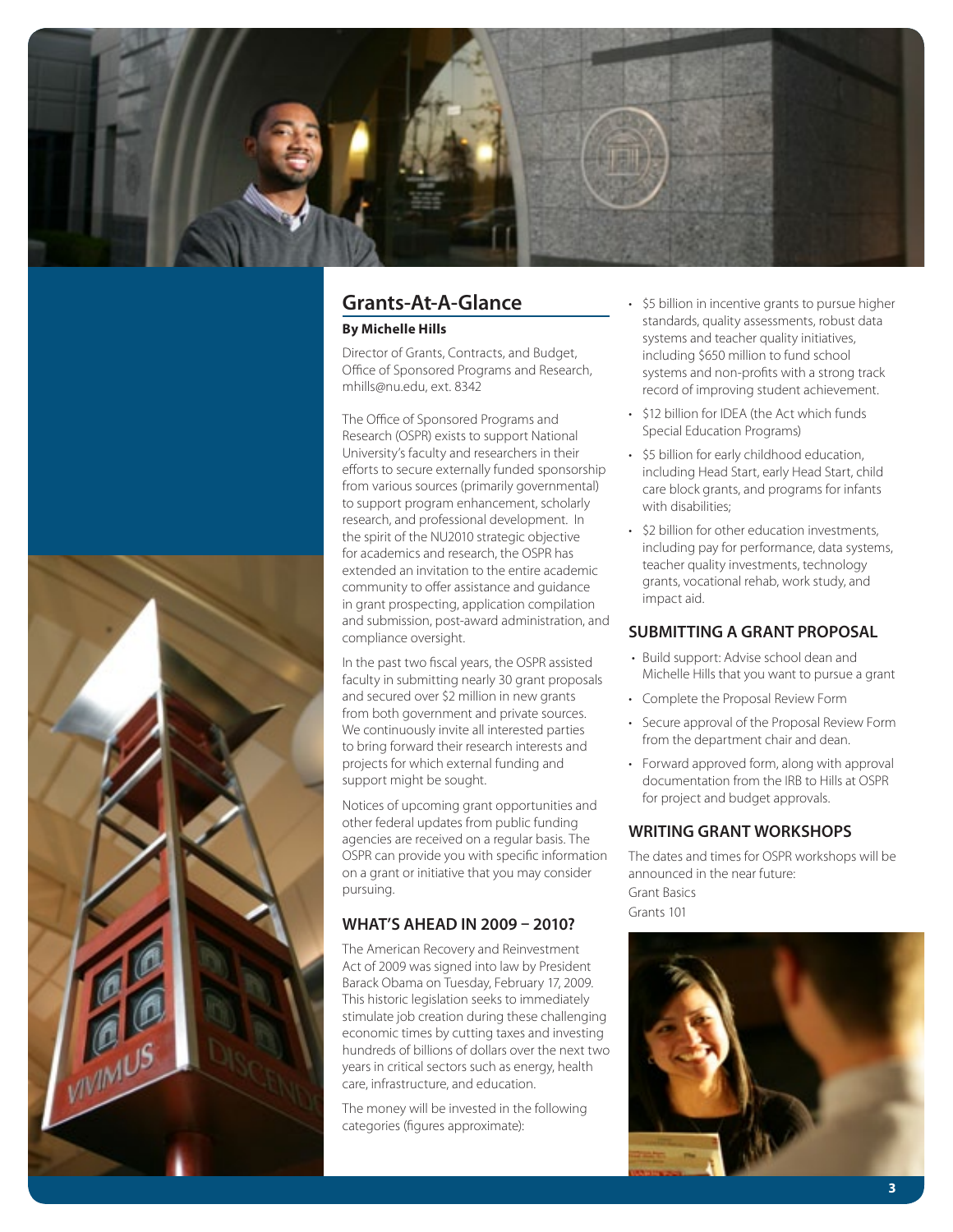

#### **RESEARCH COUNCIL MEMBERS**

#### **CHAIR:**

Ismail M. Sebetan, Ph.D., M.D. (Faculty Scholarship Conference; Student Scholarship Conference, Scholarship Directory)

#### **VICE CHAIR:**

Joan Van Tassel, Ph.D. (Newsletter; Student Scholarship Conference)

#### **MEMBERS:**

Mohammad Amin (Scholarship Directory) George Drops Connie Fajardo (Scholarship for New Scholars; Book Fair) Roland Fleck (Book Fair) Robyn Hill (Journal) Michael Maxwell (Lecture Series) Mohammed Nadeem (New Scholars) Tom Pollard

# **Provost's Perspective**

#### **From Provost Tom Green**

When the Research Council was formed in 2004 its stated purpose was "to provide leadership that enhances National University's distinction in research, scholarship, and creative activities." Since that time, the Council has organized faculty scholarship sessions at the Fall Assembly, student paper presentations at the Spring Symposium, and the faculty lecture series. The Faculty Scholarship Directory continues to capture the impressive scholarly work by our faculty; hopefully we will also be able to increase faculty participation in documenting their research.

As the University continues its work to develop remarkable schools there is probably no better way to demonstrate this to the outside world than through faculty scholarship. We know we have remarkable programs; we know our students are well prepared for their current and future careers; we know how good we are. As more of you attend conferences and publish your work, more and more people will know what I do: that National University faculty are both talented and dedicated to their profession and discipline.

I hope you like the new format of the National University ScholarSphere and continue to support the University through your research and scholarship.

# **Ongoing Research at National University**

#### Bruce S. Buchowicz, *Creativity in the Family Firm.*

- Michael Maxwell, *Sex, cannibalism, and paternity in praying mantises.* Preparing for submission for National Science Foundation grant in July, 2009 or January, 2010.
- Bettina Moss, *Metaphor As Sex; Symbolic Intimacy and Cultural Transformation in the Movies*. Series of papers presented at three academic conferences and preparing book proposal. Applied for Presidential Scholar Award.

Tom Pollard, *Hollywood 9/11: Time of Terror.* Book for Paradigm Publications.

\_\_\_\_\_, *Images of Exotica: Native Hawaiians in Hollywood Film.* Presentation at Popular Culture/American Culture national conference.

Tom Pollard & Eva Wunderman, *The Meth Epidemic: Reports From the Front.* Book for Edwin Mellon Press.

- Louis Rumpf, *The Representation of War and Civility in the News: The Forgotten War.* To be submitted to the Hawaii International Conference on Arts and Humanities.
- Dr. Stuart E. Schwartz, *Online Support Groups for NU Special Education Graduates: Reducing Attrition and Improving Confidence.* For presentation at Council for Exceptional Children, Teacher Education Division Conference.

Joan Van Tassel, *Electronic Media Management: Making, Marketing, & Moving Digital Content.* Book for Focal Press.

Politics 4.0. Regular articles on innovation in political and cause marketing for Winning Campaigns magazine.

Diana Wheeler & Linda Smedly, *School Psychologists: Leaders for the 21st Century*

- Diana Wheeler , Zhonge Wu, & Enid Acosta-Tello, *The Use of Dynamic Assessment and Mediation Learning with 6th-grade Students in Mathematics.*
- Zhonghe Wu, *Using Errors as Springboards for Understanding of Students' Cognition in Algebra Readiness.* Partially supported by NSF grant through Middle Tennessee State University.

Alex Zukas, Commodities, *Commerce and Cartography in the Early-Modern Era: Herman Moll's World Maps, 1700-1730.* Book chapter for AMS Press.

- \_\_\_\_\_, *Community, Crisis, Party, and State: Explaining Unemployed Protest in the Ruhr at the End of the Weimar Republic.* Book chapter for Oxford University Press.
- \_\_\_\_\_, *Forbidden Spaces, Imperial Prerogatives, and Transgressive Desires: Herman Moll's Early Eighteenth Century Geography of Spanish America.* Paper presentation at International Conference of the International Association for the Study of Environment, Space, and Place.
- \_\_\_\_\_, *Britain's 'Empire of the Deep' in the World Maps of Herman Moll, 1705-1725.* Paper presentation at 18th Annual Conference, World History Association.